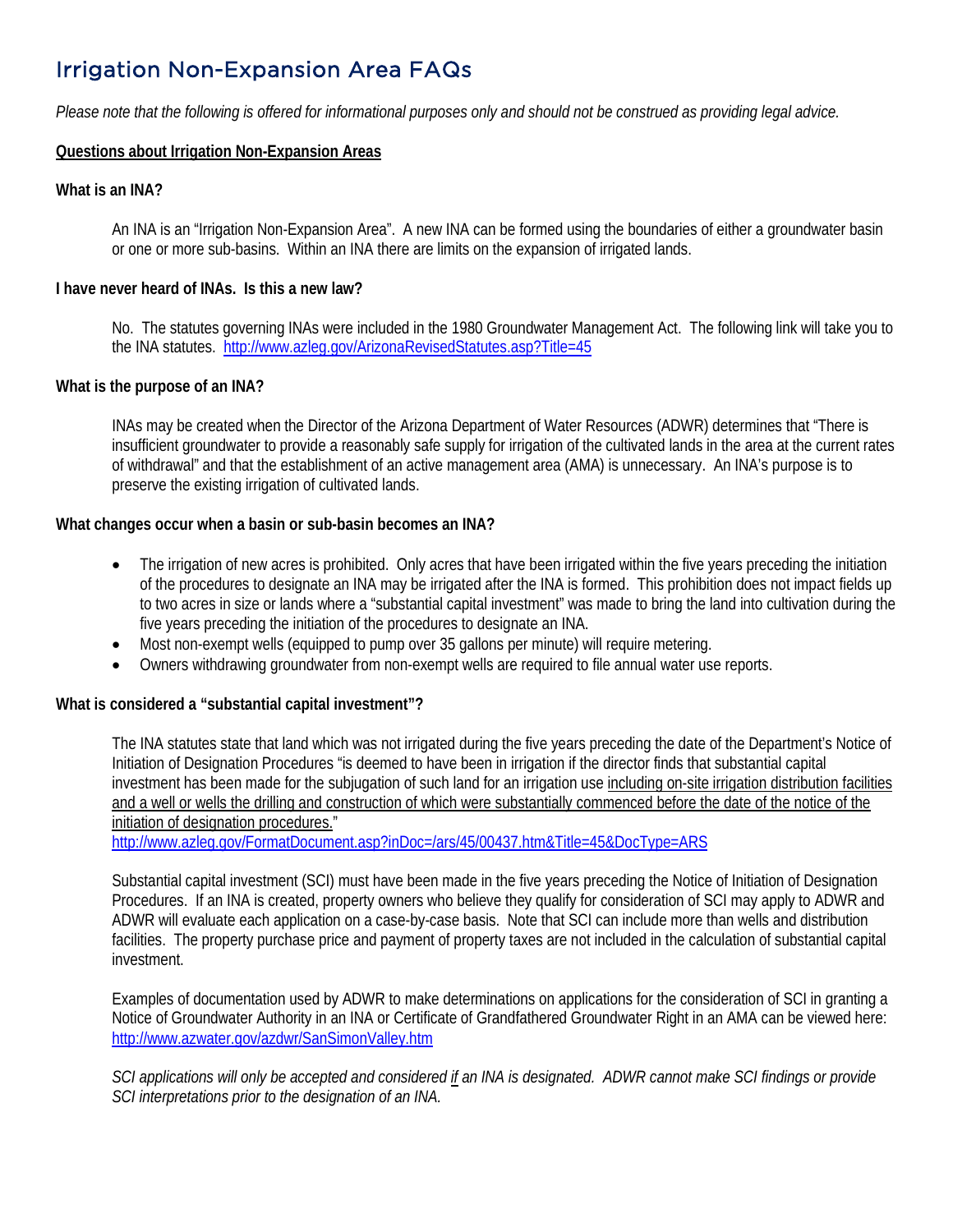#### **What is the difference between an exempt well and a non-exempt well?**

Generally speaking, an exempt well is a non-irrigation well with a pump of capacity of 35 gallons per minute or less. Nonexempt wells are those wells that produce more than 35 gallons per minute.

#### **Do all well owners have to buy meters?**

No. Only non-exempt wells supplying irrigation uses and non-exempt wells pumping more than 10 acre-feet per year for a non-irrigation use require meters. There is also an exemption from the metering requirement for withdrawals which are both (1) used only to irrigate 10 or fewer contiguous acres of land at the place of use and (2) not used on land that is part of an integrated farming operation.

#### **Who has to prepare annual reports?**

In general, owners of metered wells are required to file annual reports if groundwater is withdrawn. Those owners of nonexempt wells that pump fewer than 10 acre-feet per year for non-irrigation uses, and thus do not require meters, must also file annual reports, but may estimate their usage. As with metering, there is an exemption from reporting requirements for withdrawals which are both (1) used only to irrigate 10 or fewer contiguous acres of land at the place of use and (2) not used on land that is part of an integrated farming operation.

#### **Will I have to pay the State for the groundwater I pump?**

No.

#### **Is it true that no new wells can be drilled in an INA once it is established?**

No. Both exempt and non-exempt wells may be drilled in an INA. However, water pumped from those wells cannot be used to irrigate new lands two or more acres in size.

#### **Is it true that I can irrigate up to two new acres of land for a garden, orchard, or vineyard?**

Yes.

#### **Don't I own all the water beneath my land and get to do whatever I want with it?**

Property owners have certain rights to withdraw groundwater as permitted by the Groundwater Code, but in Arizona, property owners do not "own" the groundwater beneath their property.

The Arizona Supreme Court stated in *Town of Chino Valley vs City of Prescott*, "In the absolute sense, there can be no ownership in seeping and percolating waters until they are reduced to actual possession and control by the person claiming them because of their migratory character. Like wild animals free to roam as they please, they are the property of no one."

In some ways, the withdrawal of groundwater is like fishing from a boat in a lake. A fisherman does not "own" the fish beneath his boat. The groundwater, like the fish, is a public resource, and the state can regulate its "capture."

#### **Questions about the formation of an INA**

#### **How are INA designation procedures started?**

The INA designation process can be initiated by the ADWR Director, by a petition of voters, or by a petition of irrigation users of groundwater. When the Director decides to initiate the INA process, or when he determines that a valid petition has been received, he then publishes a Notice of Initiation of Designation Procedures/Notice of Public Hearing.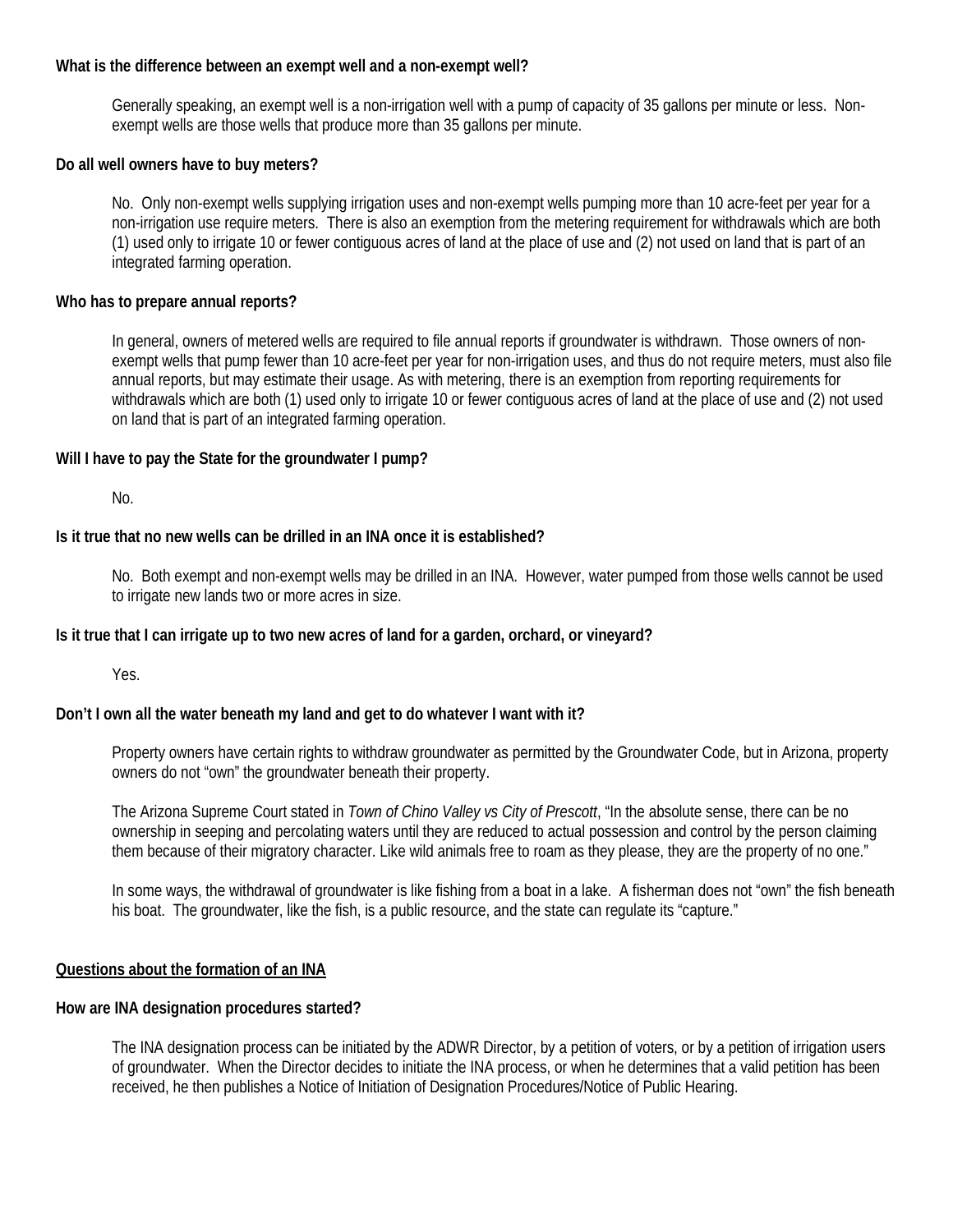#### **What is important about the date of the Notice of Initiation of Designation Procedures?**

The Date of the Notice of Initiation of Designation Procedures is the date of the first publication of the Notice of Initiation of Designation Procedures/Notice of Public Hearing and is the date that a temporary prohibition on the irrigation of new acres within the proposed INA becomes effective. Until the Director makes a decision on the proposed INA, only those lands irrigated in the five years preceding the date of the Notice may be irrigated after the date of the Notice.

If an INA is later designated, then the temporary prohibition will become permanent, except for lands upon which ADWR determines substantial capital investments were made in the five years prior to the Date of the Notice of Initiation of Designation Procedures.

#### **Can I make a comment or provide evidence either for or against the designation of an INA?**

Yes. The Department will hold a Public Hearing with a court reporter where oral or written comments and evidence may be presented. The comment period generally remains open for a period of time after the Public Hearing to receive additional written comments.

Please see the San Simon Valley Sub-basin section below for information on filing written comments.

#### **How is it determined which lands can be irrigated after an INA is formed?**

ADWR will make available a "Record of Irrigation History" form, to be submitted by landowners who claim to have irrigated land in the five-year period prior to designation of an INA. ADWR will verify historical irrigation using data sources including aerial photography and satellite imagery, and may also conduct site inspections. ADWR will also examine claims of Substantial Capital Investment (SCI). A determination will be made for each property claimed to have been historically irrigated or claimed under SCI. Each owner will be notified of his/her verified acreage.

#### **The San Simon Valley Sub-basin**

What is the "Date of the Notice of Initiation of Designation Procedures" for the San Simon Valley Sub-basin proposed INA?

March 18, 2015

### **Which way is the ADWR Director leaning on designating the San Simon Valley Sub-basin INA?**

By law, the Director must "give full consideration to public comment and to recommendations made by local political subdivisions." The Director therefore is reserving all judgment until after he has considered all relevant information.

#### **Can I make a public comment?**

Yes, and you are encouraged to do so. Members of the public may submit written comments to the ADWR docket supervisor. Public comments are currently being accepted until 5 PM July 17, 2015. Written comments may be submitted via mail, fax, or e-mail to the ADWR Docket Supervisor at:

Arizona Department of Water Resources 3550 North Central Avenue Phoenix, AZ 85012 Attn: Sharon Scantlebury, Docket Supervisor

Fax: 602-771-8686

E-mail: Sharon Scantlebury [sscantlebury@azwater.gov](mailto:sscantlebury@azwater.gov)

Comments submitted via US mail must be postmarked no later than July 17, 2015.

More information about the Public Hearing is available at this link:<http://www.azwater.gov/azdwr/documents/INANotice.pdf>